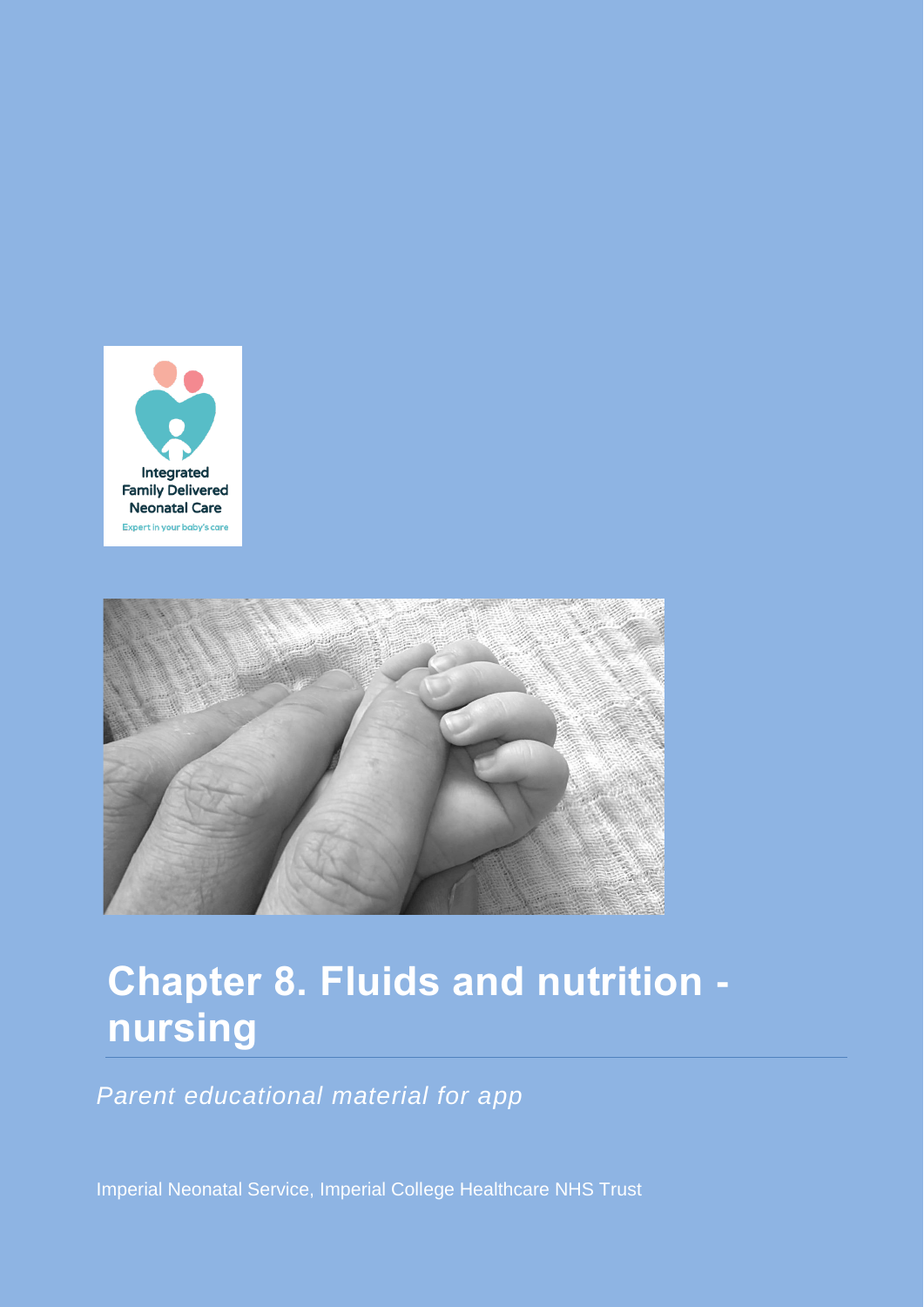Imperial College Healthcare NHS **NHS Trust** 



# **1. Introduction to fluids and nutrition in the neonatal unit**

Intravenous fluid infusion, parenteral nutrition and enteral feeding are essential elements of nutrition and care provided in the neonatal unit. Intravenous devices, orogastric and nasogastric feeding tubes are used to deliver this.

In Chapter 10 'Nutrition and growth' you can read more about nutrition and growth; this chapter focuses on the different ways for fluids and milk to be given to your Baby. Generally, babies will receive hydration and glucose infusion after birth in the beginning and this will be followed by total parenteral nutrition (TPN) via a central access such as umbilical venous line or long line and the introduction of enteral feeding.

Usually TPN and lipids are infused through a central line, but can also cautiously be given through the peripheral intravenous cannula as well. Nasogastric or orogastric feeding is given to babies who are unable to take oral feeds by sucking, for example preterm babies.

# **Aims for this chapter**

We want you as a parent to:

- understand the basic forms and principles of nutrition in the neonatal unit
- understand the various forms of intravenous devices that are used and their importance
- understand how these intravenous devices are used
- understand how you can help feed your Baby via a feeding tube in collaboration with the nurses.

# **1.1 Background to neonatal nutrition – when, why and how**

Babies require nutrition from birth and as such it is important to start this as soon as possible after birth to replace what they would have been receiving via the placenta and umbilical cord. Babies that are born early or critically ill initially may not be strong enough to take milk yet. This is because they have not yet developed the ability to suck from the breast or a bottle.

Milk (colostrum, expressed breast milk or donor milk) is therefore given to them through a feeding tube. In addition to this, those born very early may not yet have the capacity to tolerate large quantities of milk in their stomachs and these babies may need to be fed through their veins intravenously while their digestive system matures and gradually allows for more milk to be taken.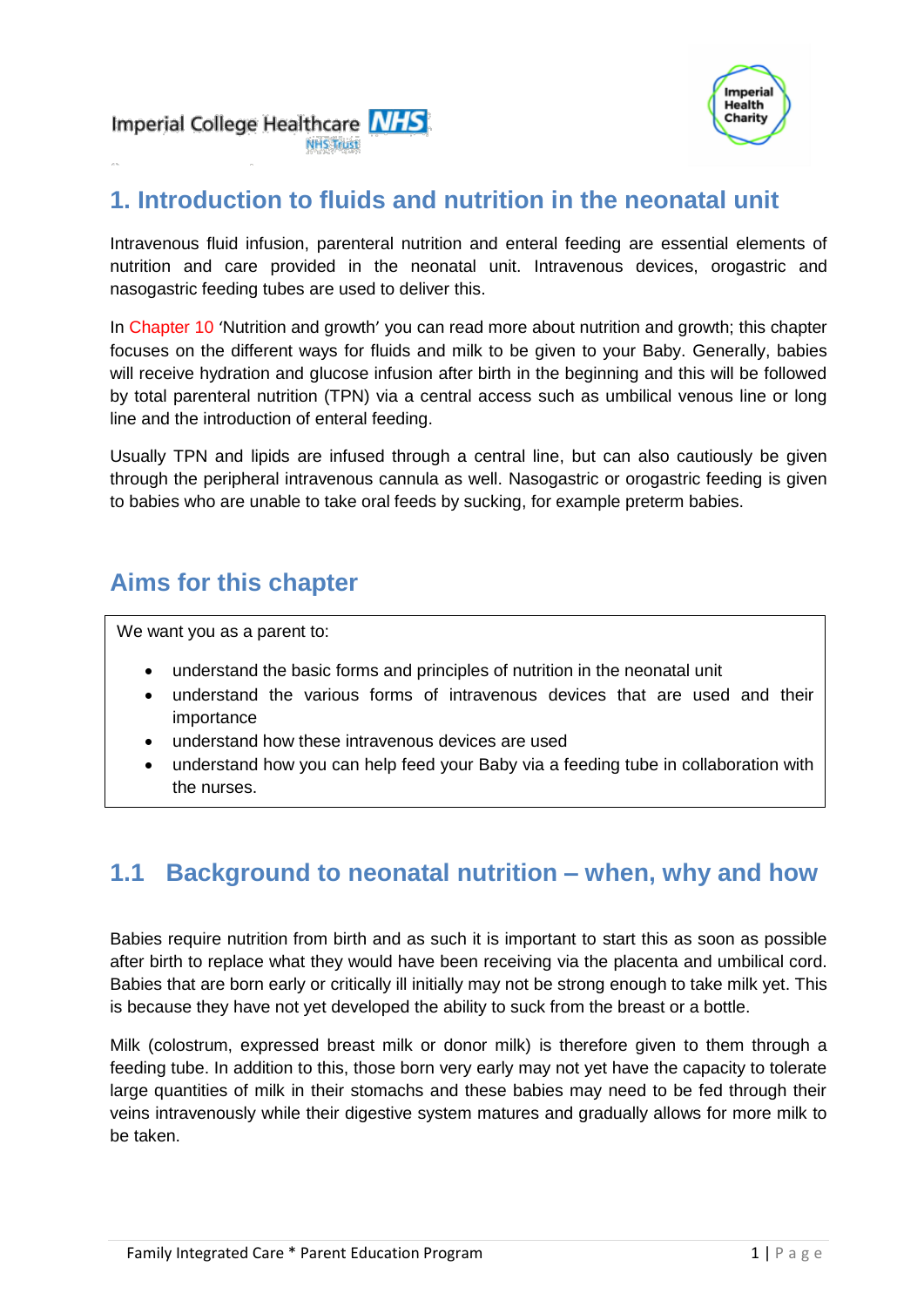



This intravenous infusion may be a glucose and electrolyte solution or a solution called total parenteral nutrition (TPN) containing all nutritional elements (see Chapter 10 'Nutrition and growth' for more details). The glucose and electrolyte solution or TPN is infused via intravenous access devices through standard intravenous pumps (Figure 1) which can vary between various neonatal units.



Figure 1. TPN and other infusion being delivered to a baby using various infusion pumps and devices

#### **1.2 Intravenous cannula**

As soon as your Baby is born, they will require fluids to keep them hydrated and maintain adequate nutrition. A small yellow cannula will be inserted into their veins (in a hand, foot, arm or leg) using aseptic technique and clear fluids such as glucose and electrolyte solution will be started with medications like antibiotics.

The insertion of the cannula can sometimes be challenging given the small size of the babies and if the veins have all been used before. It will be inserted



Figure 2. Intravenous cannula secured to the arm in a mannequin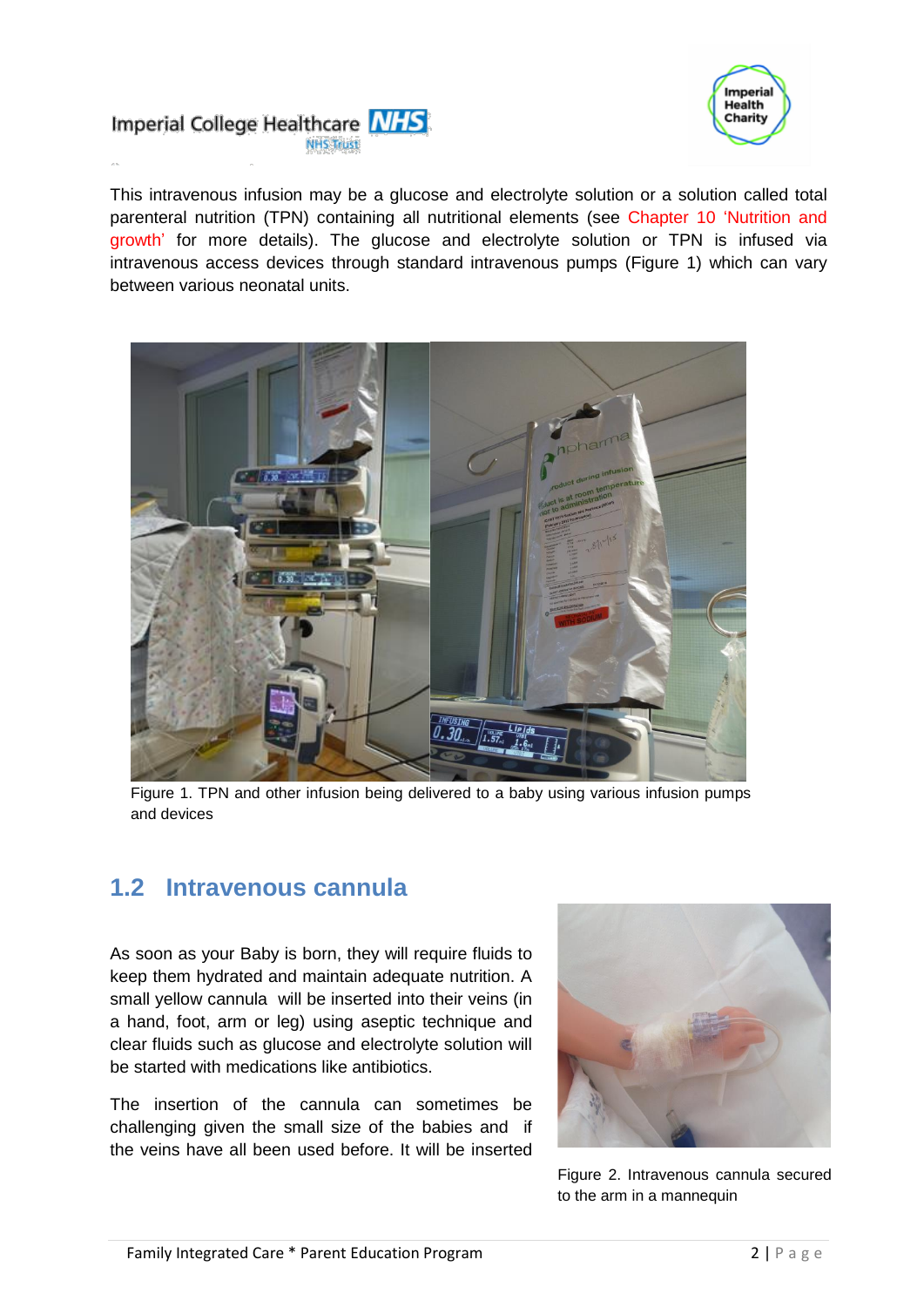



either by the doctors or trained nurses. They will need to be replaced every few days .

For smaller and sicker babies a central access will be secured in due course for them to be able to receive the parenteral nutrition and special medications required. For more stable and more mature babies this intravenous line can be used for parenteral nutrition for a few days till the enteral feed is gradually built up.

It is important to look for signs of redness and swelling along the cannula line and at the insertion site. After a period of time the cannula will stop working and may need to be repositioned at another place and this is quite common.

### **1.3 Umbilical venous line**

An umbilical venous catheter or line is a central venous access inserted in critically ill babies who will need parenteral nutrition (TPN) or are receiving medications to maintain blood pressure and improve contraction of the heart.

Generally any baby at less than 28 weeks of gestational age requires umbilical venous catheterisation to provide nutrition during the first days and deliver special medications as necessary.

A narrow, long catheter is inserted into the vessels in your Baby's belly button (umbilical vein) by the doctors under full aseptic conditions. The catheter is secured to the umbilical cord with silk sutures (Figure 3). The position of the tip of the umbilical venous catheter is ascertained with an x-ray following insertion.



Figure 3. Umbilical venous and arterial lines inserted and secured in a mannequin

# **1.4 Umbilical arterial line**

An umbilical arterial catheter or line is a type of central access inserted in babies who require continuous monitoring of blood pressure and frequent blood sampling. A narrow, long catheter is inserted into the vessels in your Baby's belly button (umbilical artery) by the doctors under full aseptic conditions. The catheter is secured to the umbilical cord with silk sutures (Figure 3). The position of the tip of the umbilical artery catheter is ascertained with an x-ray following insertion.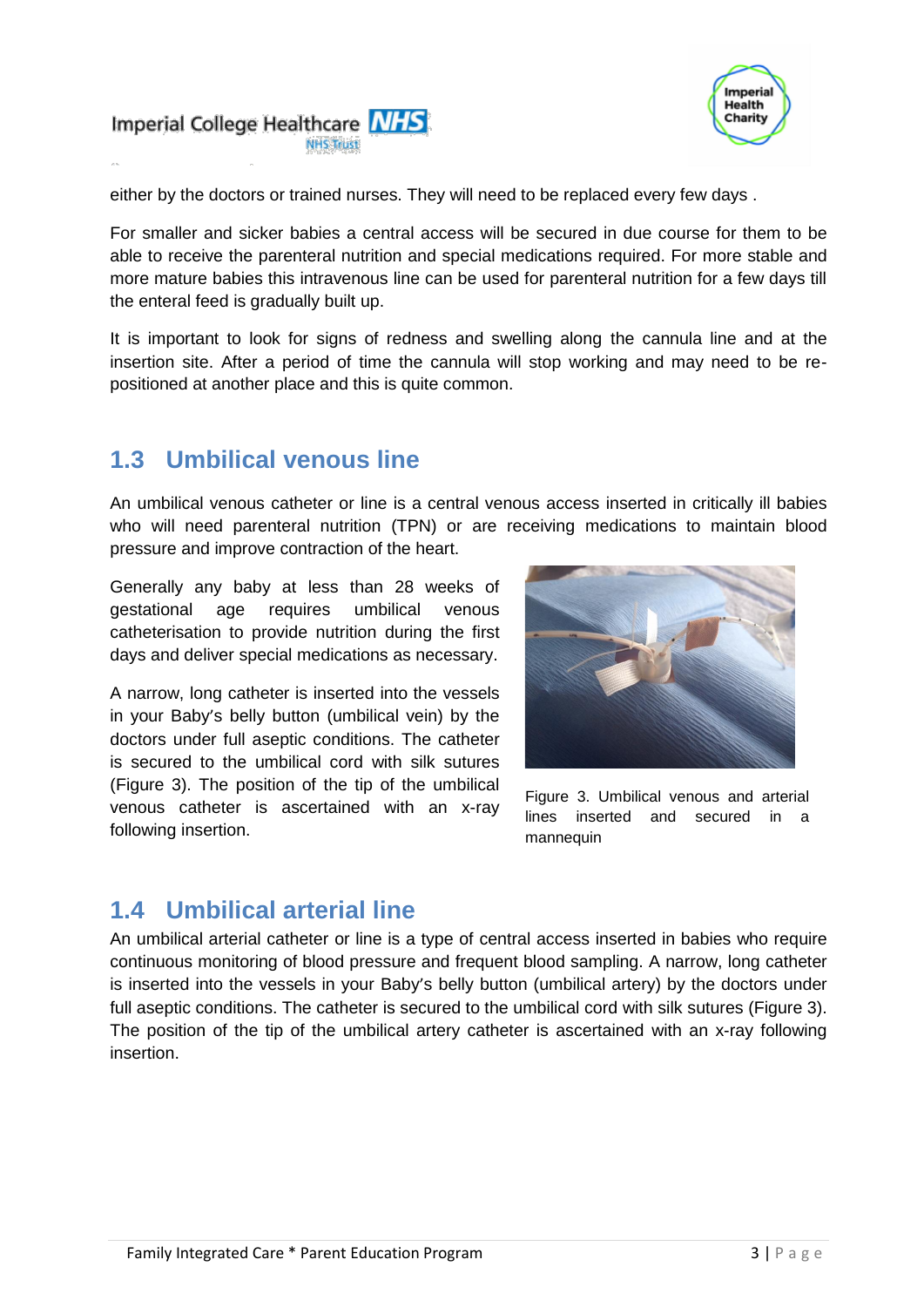

Imperial College Healthcare MHS **NHS Trust** 

# **1.5. Long line**

A long line is a very fine plastic tube inserted by a doctor under full aseptic conditions to the baby's larger vein. The end of the line is close to the heart (Figure 4). This is one type of central venous access which is used to deliver medications and parenteral nutrition (TPN and lipids) to the baby.

This procedure can be very challenging (especially in very small babies) and on some occasions may need several attempts. The position is checked by x-ray. The long line often replaces the umbilical venous catheter and can be kept in for a longer time depending on the needs of the baby.



Figure 4. Long line inserted and secured in the arm in a mannequin

The nurse will keep a close eye on it and aim to identify early signs of redness or swelling at the insertion point or along the course of the long line. The line will be removed if there are any concerns (blockage, leak or infection suspected) or if no longer required.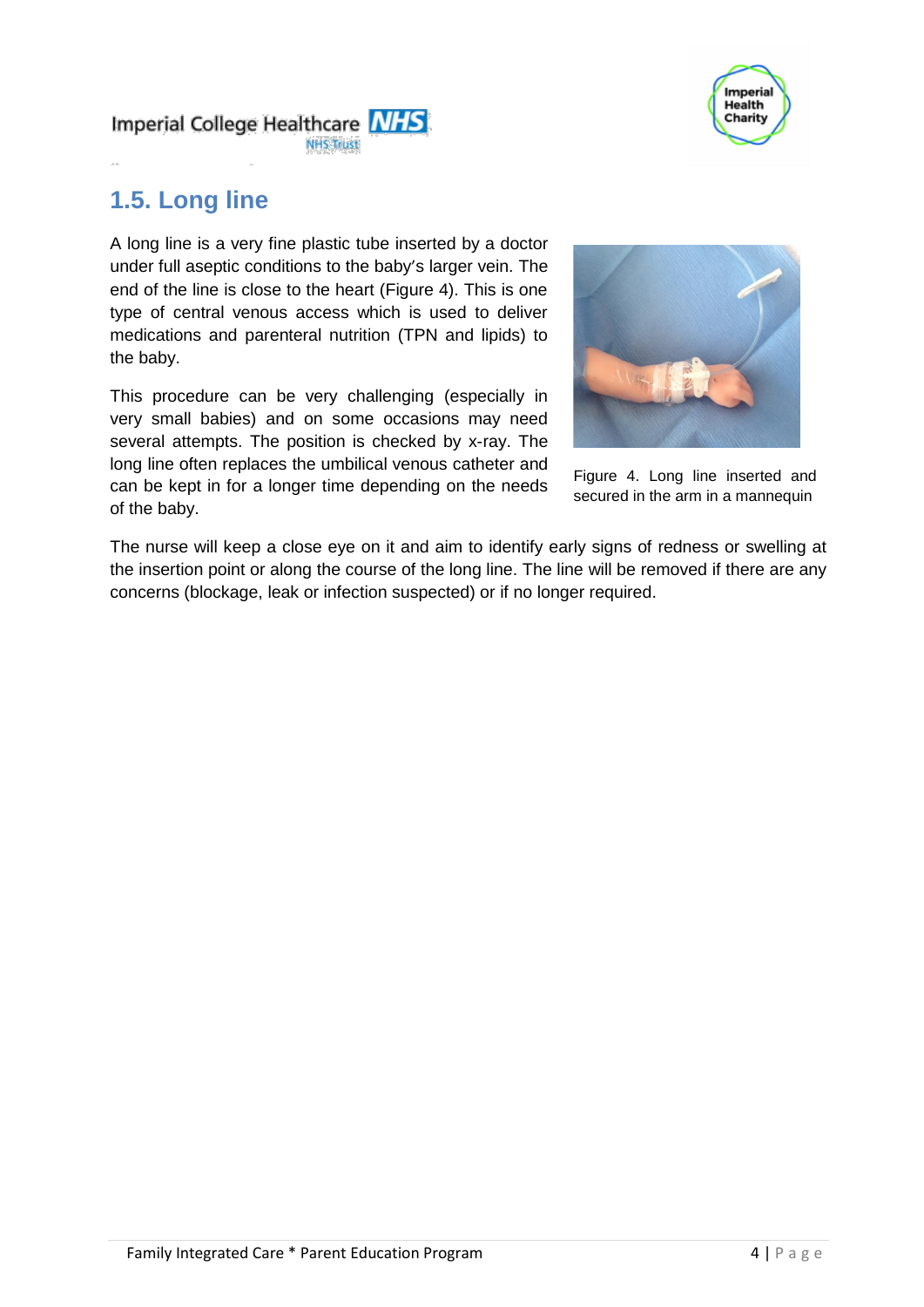



# **1.6 Orogastric or nasogastric tube – insertion and care**

An orogastric tube (OGT) or nasogastric tube (NGT) is a soft plastic tube which is either inserted through the mouth or the nose, the tip of which should be in the stomach. This enables us to give milk to babies who are otherwise not able to have suck feeds (breast or bottle).

An OGT is generally used when the baby is receiving non-invasive ventilation in the form of CPAP or high flow through a nasal cannula. This is switched to a NGT as soon as the respiratory support is weaned.

Enteral feeds via OGT or NGT are started as soon as possible after birth, either with donor expressed breast milk or expressed breast milk or colostrum from the mother. The gut of a preterm baby is not fully developed in the beginning, therefore the milk feeds should be slowly built up over time. Sometimes babies won't tolerate feeds and hence this may need to be stopped and then restarted again when deemed appropriate, as decided by the medical team. Enteral feeding is gradually built up as tolerated and the parenteral nutrition is slowly reduced while nutrition and hydration is maintained.

Nasogastric or orogastric tubes will be inserted or changed regularly by the nursing team looking after your Baby. You will be allowed to feed your Baby with a tube when they are stable and you have achieved the necessary competency for giving tube feeds. This will involve fulfilling competency checklist of tasks such as checking the position of the feeding tube prior to feeds in the Steps to home booklet. You will initially be supervised by the nurses.

It is important to check the position of the feeding tube at the nose or the mouth and to make sure that this is still in place before feeding your Baby. Feeding a baby without checking the correct position of the feeding tube can result in vomiting and aspiration of milk into the lungs. In a small preterm baby this can be a considerable setback and potentially dangerous.





Figure 5. Nasogastric tube in situ and nasogastric feeding